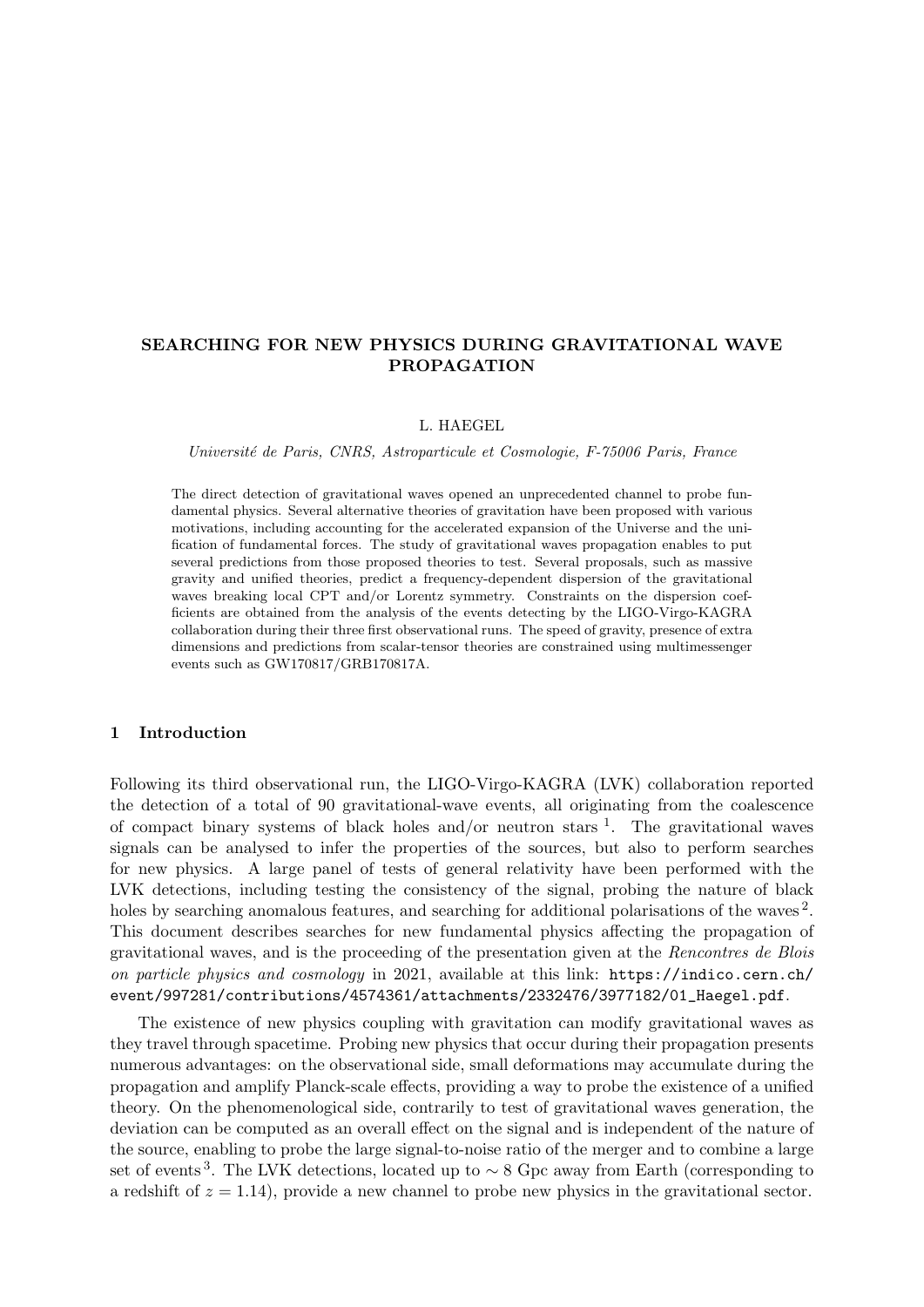#### 2 Theoretical framework

In the general relativity case, gravitational waves propagate as in the equation:

$$
h_{ij}'' + 2 H h_{ij} + c^2 k^2 h_{ij} = 0 \tag{1}
$$

where  $h_{ij}$  is the gravitational-wave strain, H is the Hubble constant, c is the speed of light and k is the wavenumber. A general formulation of modified gravitational waves propagation is given by  $4$ :

$$
h_{ij}'' + (2 + \nu) H h_{ij} + (c_T^2 k^2 + a^2 \mu^2) h_{ij} = a^2 \Gamma \gamma_{ij}
$$
 (2)

where a is the cosmic scale factor,  $\nu$  is the Planck mass run rate,  $c_T$  is the gravitational waves velocity,  $\mu$  is the graviton mass and  $\Gamma \gamma_{ij}$  is the anisotropic stress source term.

A massive graviton can lead to gravitational waves being dispersed, while the existence of anisotropic stress can be probed in the context of effective field theory designed to search for the existence of spacetime symmetry breaking. In both cases, the gravitational wave signal is deformed, and the corresponding physics can be probed with the LIGO and Virgo detections as described on Section [3.](#page-1-0) A non-0 Planck mass run rate can impact the gravitational wave amplitude, while the signal will reach Earth at a different time than predicted by general relativity if their velocity is sub or supraluminal  $(c_T \neq c)$ . Both of those effects can be probed with multimessenger events where the coincident detection of gravitational waves and electromagnetic radiation or astroparticles can provide independent information on the timing and/or distance of the event as described on Section [4.](#page-2-0)

#### <span id="page-1-0"></span>3 Tests with gravitational-waves events

#### <span id="page-1-1"></span>3.1 Graviton mass and modified dispersion relation

Several alternative theories of gravitation assume that Lorentz invariance is violated. An observational consequence of this change of paradigm is the possible dispersion of gravitational waves, that can be parameterised by adding a term to the equation of the conservation of energy as in the modified dispersion relation  $5$ :

$$
E^2 = p^2c^2 + m_g^2c^4 + \mathbb{A}p^\alpha c^\alpha \tag{3}
$$

The extra term  $\mathbb{A}p^{\alpha}c^{\alpha}$  leads to a frequency-dependent, polarisation-independent, isotropic dispersion of the gravitational wave that can be observed as a modification of the strain detected by the LIGO and Virgo detectors. By analysing the signals recorded by the interferometers, the LVK collaboration constrains the value of A for discrete values of  $\alpha \in [0, 4]$  with steps of 0.5 (at the exception of  $\alpha = 2$  $\alpha = 2$  that is degenerate with the coalescence time)<sup>2</sup>. Only the most significant events, with false-alarm rate  $\leq 10^{-3}/y$  ear, are included, as less significant events are unlikely to bring strong constraints but may induce biases due to non-Gaussian noise features. The upper limit on the A coefficient is shown on Figure [1](#page-2-1) left. Several values of  $\alpha$  can be put in correspondance with alternative theories of gravitation, and and upper limit on the graviton mass can be derived from the constraint on the positive values of A when  $\alpha = 0$ , it is found to be  $m_g \leq 1.27 \cdot 10^{-23} eV/c^2$ . Constraints on  $\alpha = 2.5$  corresponds to prediction from multi-fractal spacetime,  $\alpha = 3$  from Doubly Special Relativity, and  $\alpha = 4$  from Hořava-Lifshitz and extra dimensional theories.

### <span id="page-1-2"></span>3.2 Spacetime symmetry breaking

It has been postulated that a unified theory of gravitation and quantum physics may break fundamental symmetries, and a program of effective field theories has been developed to systematically probe for the phenomenology they could induce. In this effective field theory, additional fields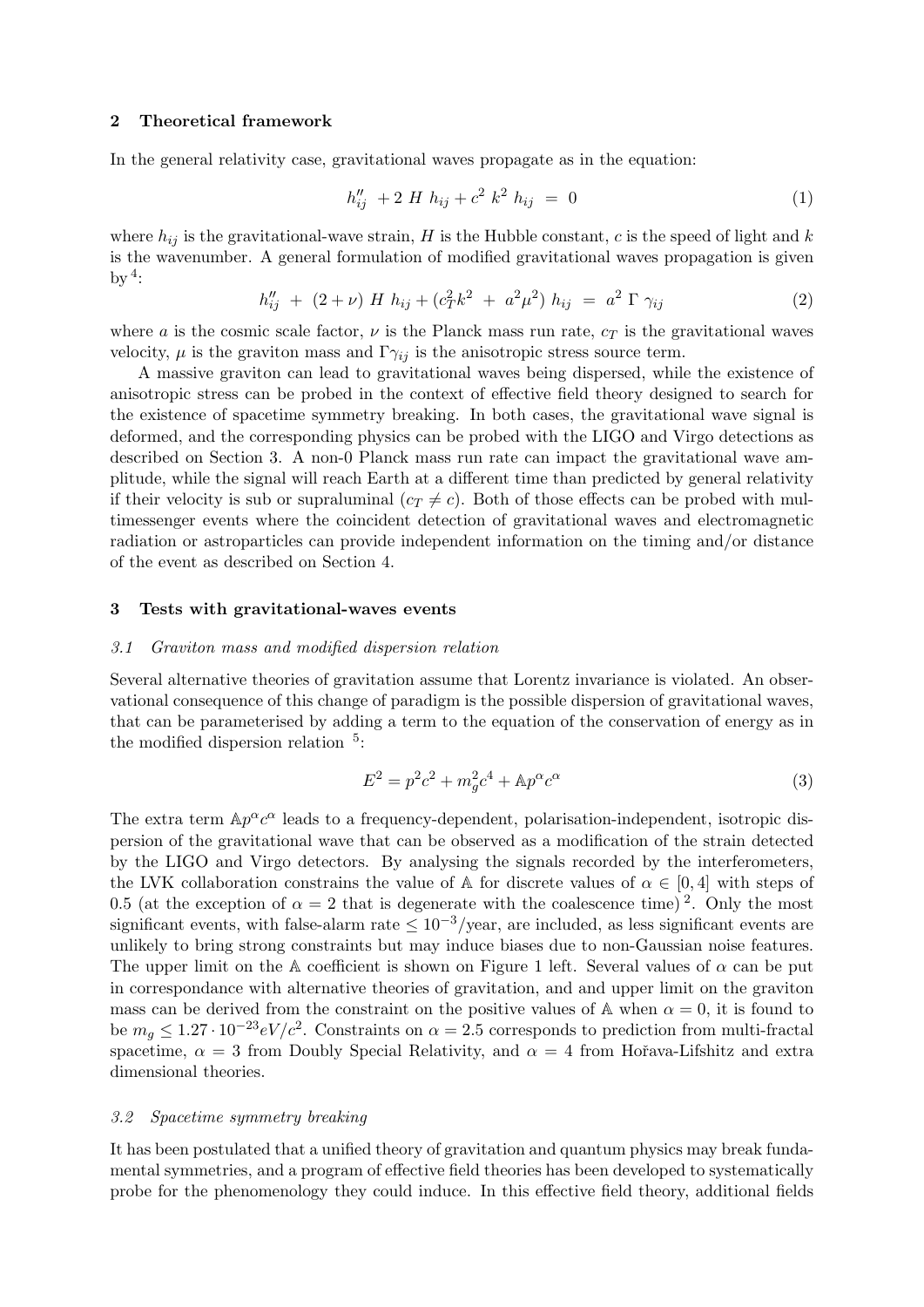

Figure 1 – Left: Upper limit on the Lorentz-violating coefficients  $A_{\alpha}$  as described on Section [3.1](#page-1-1)<sup>[2](#page-3-1)</sup>. Right: Constraints on the friction parameters  $\Xi$  and n as described on Section [4.2](#page-2-2)<sup>[10](#page-3-5)</sup>.

are added to the linearised general relativity Lagrangian, and the observable manifestations are derived assuming gauge invariance<sup>[6](#page-3-6)</sup>:

<span id="page-2-1"></span>
$$
\mathcal{L} = \mathcal{L}_{GR} + \frac{1}{4} h_{\mu\nu} \left( \hat{s}^{\mu\nu\rho\sigma} + \hat{q}^{\mu\nu\rho\sigma} + \hat{k}^{\mu\nu\rho\sigma} \right) h_{\rho\sigma} \tag{4}
$$

The operators  $\hat{s}$  and  $\hat{k}$  correspond to even values of mass dimensions, starting from  $d = 4$  and  $d = 6$  respectively, and are Lorentz-violating but CPT-conserving. The operator  $\hat{q}$  corresponds to odd values of mass dimensions starting from  $d = 5$  and is both Lorentz- and CPT-violating. Starting from  $d = 5$ , the additional fields lead to frequency-dependent, polarisation-dependent, anisotropic dispersion of the gravitational waves. Sensitivity analyses show that individual LVK detections can constrain the spacetime symmetry breaking  $\hat{q}$  coefficients at the order of  $\mathcal{O}(10^{-13})$ when analysing directly the LVK strain<sup>[7](#page-3-7)</sup>.

## <span id="page-2-0"></span>4 Tests with multimessenger events

### <span id="page-2-4"></span>4.1 Speed of gravity

The coincident detection of gravitational and electromagnetic radiation from the GW170817/ GRB170817A event, corresponding to the coalescence of a binary system of neutron stars, pro-vided complementary signals enabling to test the speed of gravity<sup>[8](#page-3-8)</sup>. By comparing the difference in the arrival time of the two signals, and accounting for a delay of up to 10s delay due to astrophysical processes occurring during the coalescence, the difference between the gravitational waves velocity  $v_{GW}$  and the electromagnetic waves velocity  $v_{EM}$  has been bounded to  $\mathcal{O}(10^{-15})$ :

<span id="page-2-3"></span>
$$
-3 \cdot 10^{-15} \le \frac{v_{GW} - v_{EM}}{v_{EM}} \le 7 \cdot 10^{-16} \tag{5}
$$

In the effective field theory described on Section [3.2,](#page-1-2) the mass dimension 4 operator affects the gravitational waves velocity. Constraints on the  $\hat{s}$  coefficients of Equation [4](#page-2-1) can therefore be extracted from the limits in Equation [5,](#page-2-3) and have been found to be  $\mathcal{O}(10^{-14})$ .

#### <span id="page-2-2"></span>4.2 Gravitational waves friction

Gravitational waves friction refers to a dispersion impacting the amplitude of the waveform but not its frequency, leading to misreconstruct the distance of the event if general relativity is assumed. Using the information of the multimessenger event described on Section [4.1,](#page-2-4) friction parameters can be measured by comparing the luminosity distance of GW170817 with the distance inferred from the redshift of the associated event GRB170817A. The presence of large